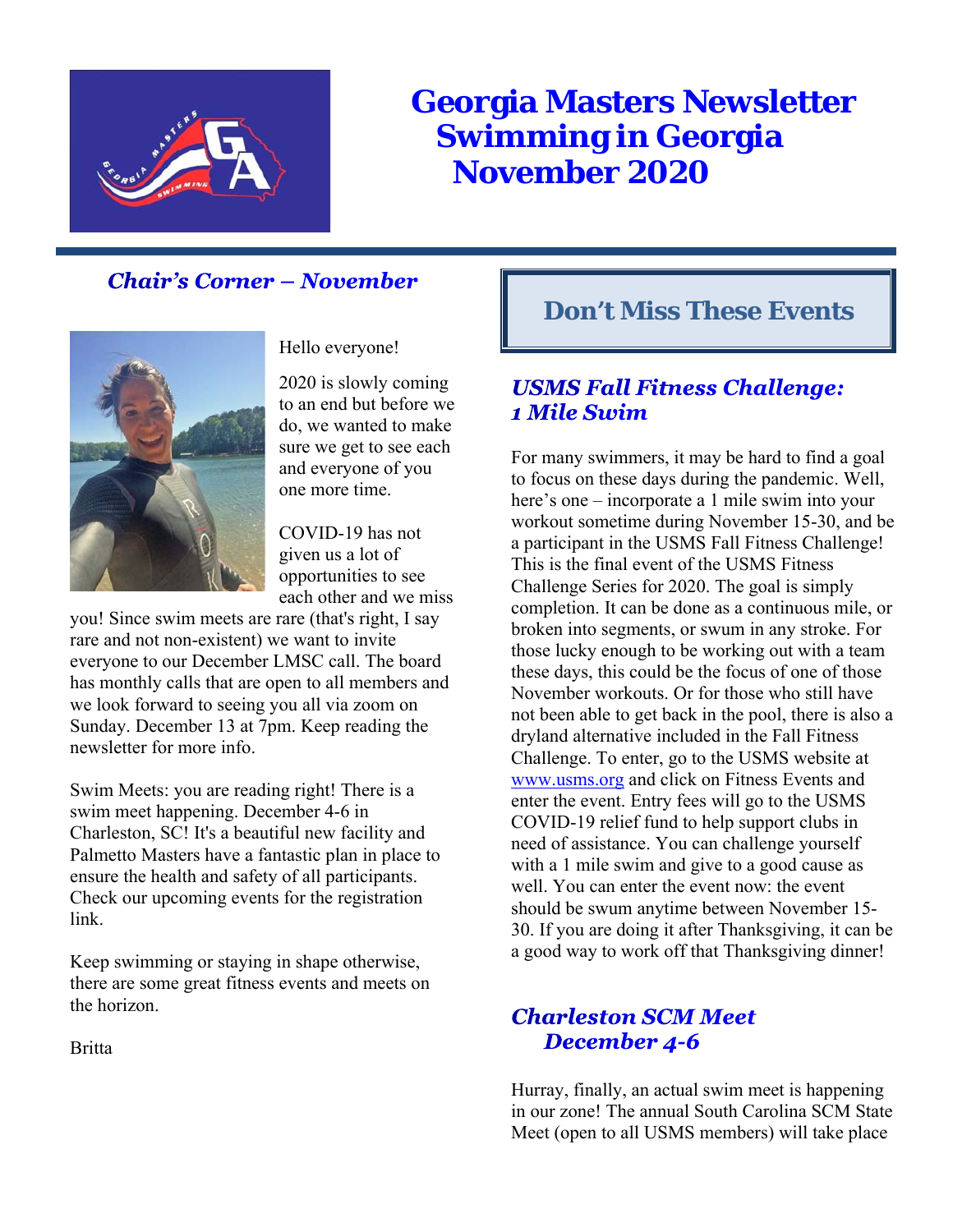## **Georgia Masters Swimming Community Community Community Community Community Community Community Community Community Community Community Community Community Community Community Community Community Community Community Commun**

on December 4-6 in North Charleston, SC – so not too far away! Note that participation is limited to the first 200 entries. Thus far, 92 swimmers have already registered.

The entry deadline is **November 30**. Info and entry can be accessed from the new Southeast Zone website at www.southeastzone.org. Click on 'Meets and Results.' Both the 800 and 1500m free are being offered at this meet. Be sure to read through the meet info for all the instructions relating to COVID-19. For questions, contact **Erin Moro** at erinmoro@yahoo.com.

## **Other News**

### **2021 USMS REGISTRATIONS**

All 2020 USMS registered swimmers should have received notices from the USMS National Office about renewing for 2021. Your 2020 registration will expire on December 31. Please go ahead and register as soon as possible.

Even though meets are scarce right now during the pandemic, there are still many events being offered by USMS as well as workouts to follow from various USMS coaches.

As stated in the October newsletter, the new Unified Fee is \$60.

For more information about registering online, visit https://www.clubassistant.com/c/7BB0607/file/202 0%20Registration%20Forms/Registration%20Syst em%20Tutorial.pdf

## **Georgia Masters Monthly Executive Zoom Meetings**



As a member of Georgia Masters, do you ever wonder what's happening behind the scenes to make our LMSC (Local Masters Swim Club) function? Who are the board members? How do swim meets and other events get organized? Who writes and edits all of the articles for the newsletter?

Do YOU have a great idea you would like to see implemented in 2021? Join us on Zoom and share it with us! The Georgia Masters Board of Directors gets together virtually on Zoom each month, and our meetings are open to all Georgia Masters members. If you prefer, just pop in to say "hello" and listen in on the discussion.

Our next meeting is during the holiday season, so wear your ugly Christmas or Hannukah sweater; or, join me in wearing your favorite swim meet t-shirt.

This is the link to join us:

### **Join Zoom Meeting**

https://us02web.zoom.us/j/88355553622?pwd=K zRWUmh3TnRza2lsMnlSeGE5b2hCdz09

**Meeting ID: 883 5555 3622 Passcode: GALMSC**

We look forward to seeing you on Sunday, December 13 at 7:00pm!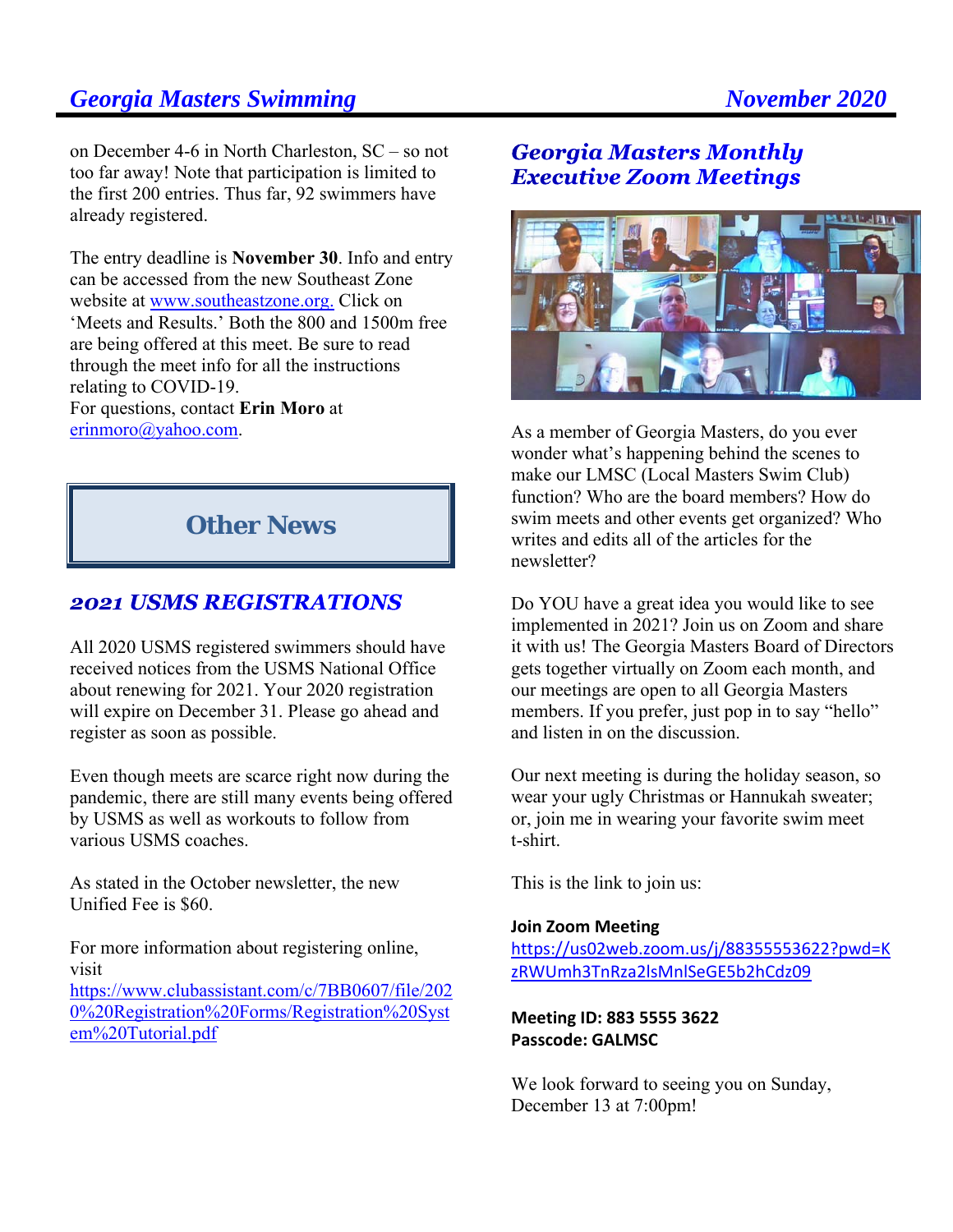## **Georgia Masters Swimming Community Community Community Community Community Community Community Community Community Community Community Community Community Community Community Community Community Community Community Commun**

### **Swimmer Profile -Nicole Taylor** By Elaine Krugman



At the time of our early October interview, the COVID-19 pandemic was in full swing across our country as well as in the White House with a predicted second wave on the way. The usual Swimmer Profile questions I had prepared to ask Nicole Taylor just seemed so unimportant and irrelevant, considering all that is happening outside of the pool or open water.

Although we began with those usual interview questions, it was the topic of COVID-19, and whether it has affected her, that resonated with me and is surely on the minds of many other Masters swimmers: "I have not been sick [from COVID-19]. I don't consider myself a worrier, but I do feel more concerned about some of the longterm issues that people are having [from the virus]. So, that is something I have thought about with swimming. If I did get [the virus] and recovered,

would I have issues with my lungs or my heart? Obviously, I really want to stay safe and not get it! I really need to be active, because it is something that brings me so much joy and peace," she said.

It was only just three or four weeks prior to my interview with Nicole that her Swim Atlanta team had begun training again under the coaching of Georgia Masters Board of Directors Coaches Chair, Pat Eddy. "I still feel like I'm getting into the swing of things," she said about readjusting to her pool workouts, something she has had to do at other times, since returning to swimming as an adult.

As Nicole explained, "There have been points over the past five years I have had to take time off. I took a year off while I was doing my residency. Any time that there was business or work, health issues, or during the summer-time when my kids are home; I have found mentally coming back has always been a challenge. So, I try to I give myself patience and grace; and, realize that this is just the new starting point and where I am right now in life. It's up and down, and that's ok. It's ok to start fresh and start new, to be in a different place physically, and then to get to a stronger place again."

Fortunately, however, at least the environment at the Swim Atlanta pool seems safer than where many of us are swimming. Describing the pool environment, Nicole said, "With kids still in school and out of school, and all over, our numbers have been a little bit lower; so, everybody is spread out. In the morning, there are two or three people per lane; but, I go at lunch time, most of the time, so there is just a handful of us. We each have our own lane. Everybody has their own boundaries or comfort zone. I feel much more comfortable being outside, so I'm grateful our pool is outside; but, we still try to keep distance between us."

On average, this seven-year United States Masters Swimming (USMS) member swims three times per week, averaging 3,500 – 4,000 yards per workout.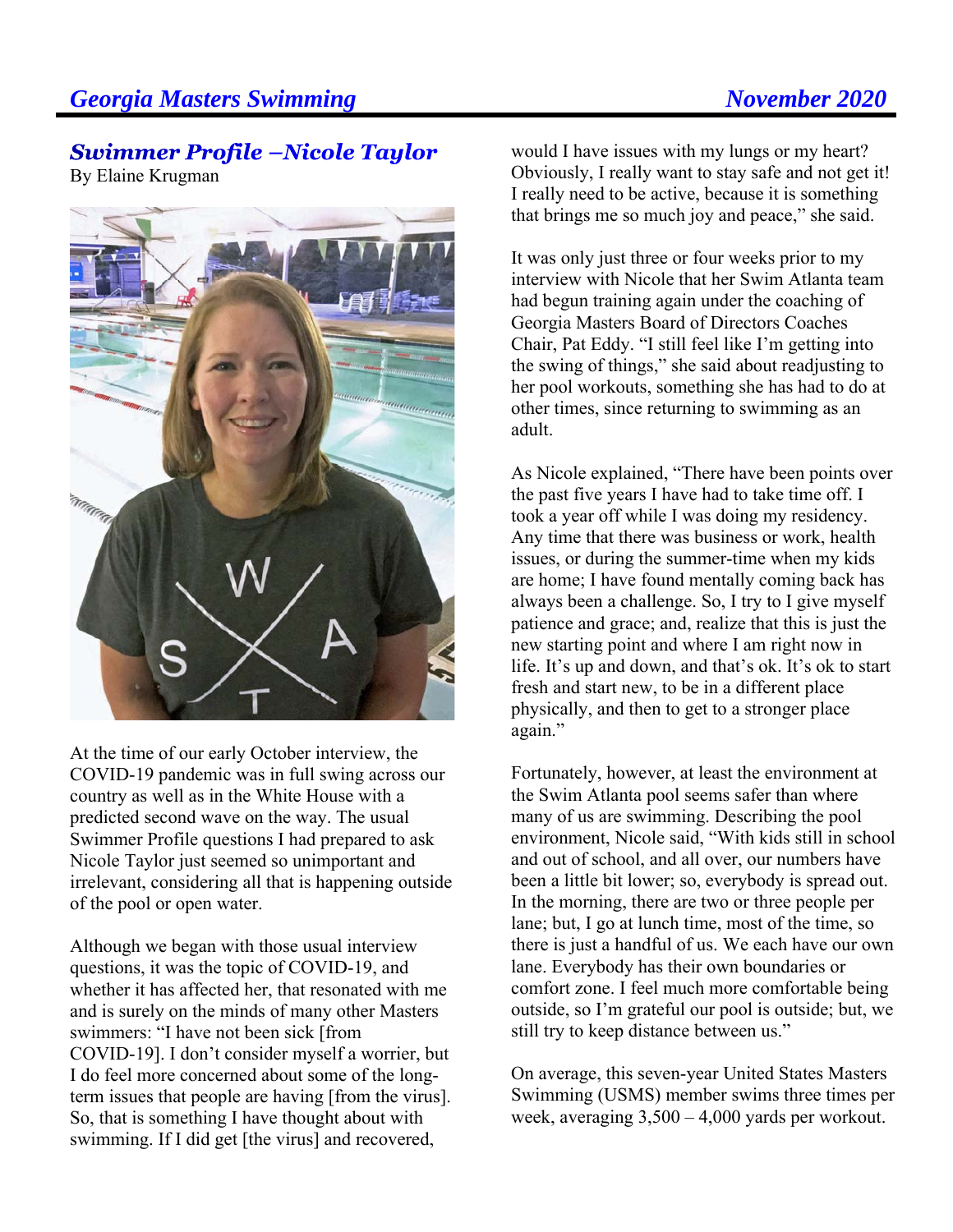In addition, she runs and bikes on and off; and, she joined a boot camp this fall.

All of this gets juggled In between being a wife and a mom to her kids, ages nine and eleven. In addition, Nicole works as a hospital chaplain. Two years ago, she worked at it full time while doing a residency at Northside Hospital, so it left her no time to compete at swim meets. The year prior, however, this distance swimmer competed at the St. Nick's SCM Invitational and landed  $5<sup>th</sup>$  in the 2017 USMS Top Ten (women's 35-39 age group), in the 800m free.

When Nicole first returned to swimming in 2013, after being away from the sport since high school, she didn't have any goals in mind. As she remembered, "I feel like I'm kind of competitive, but I realized pretty quickly that there wasn't going to be getting back to any kind of high school shape again. It was more like, ok, let's just have fun." Rather than setting time goals, Nicole worked on just gradually increasing her speed and endurance.

What lured this exercise enthusiast back in the pool was a convenient set of circumstances. "At the time, I was on staff at [Mt. Bethel United Methodist Church], and when the church bought the property that Swim Atlanta began using, I was like, "Oh my gosh. They have a Master's team? How cool is that?!"

The close proximity of the pool led her to train with Pat Eddy, a distance swimmer who inspires other swimmers in that direction. As a result, Nicole has taken a liking to open water and competes at the Georgia Open Water Meet and Swim Across America each year. She was disappointed that both meets had to be canceled this year, especially since those are experiences she shares with her oldest child. "My daughter, who is eleven, she's swimming for Swim Atlanta. One of the things I have enjoyed about getting back into swimming again is swimming with her. We did the Georgia Games [Open Water Meet] together and Swim Across America together," she said.

In the future, Nicole has additional open water dreams. "I would love to be able to do some more open water swimming and longer distances," adding with a laugh that the big goal on her "bucket list" is to do the Swim From Alcatraz, the famous 2-mile swim in the cold waters of San Francisco Bay. Why? Because she wants the t-shirt!

What is it about swimming, in addition to the "cool" t-shirts, that draws this happy Swim Atlanta member to the pool and open water events? "Just the feeling of working out is a great feeling. Swimming, I love! I just love to exercise, I love to feel my body move; and, to get stronger and feel healthy. I guess it goes hand-in-hand, but with that, it has been a great emotional stress relief for me. My job can be very high stress, and the pool is always the place where I can go into my own head and work through things and challenge myself; but, I don't have the outside forces or pressures or things to deal with. It's where I can push myself or just relax and enjoy the water."

"I love having a place to connect with other people with whom I share an interest; and, be able to come together, encourage each other, laugh and have fun at a place that is separate from work and family. Connecting with such kind and wonderful people from all over has been great. The other thing I love is having a coach! I love that somebody else has done the work and is there to hold me accountable and encourage me. That has been a great part of Masters swimming," Nicole related.

Another benefit of being a Masters swimmer is what many of us describe as the "Master's Prerogative." This Masters swimmer described it as, "When I swam as a kid, I always saw my coaches as my authority. You're a kid, and you do everything they say. I love Pat as a coach, and I love when he tells us what to do -- and, I do it 95% of the time. But, that little 5% where I can say, 'Nah, I'm not doing that; I want to do something else. I will swim a couple laps, and then come back and try it again."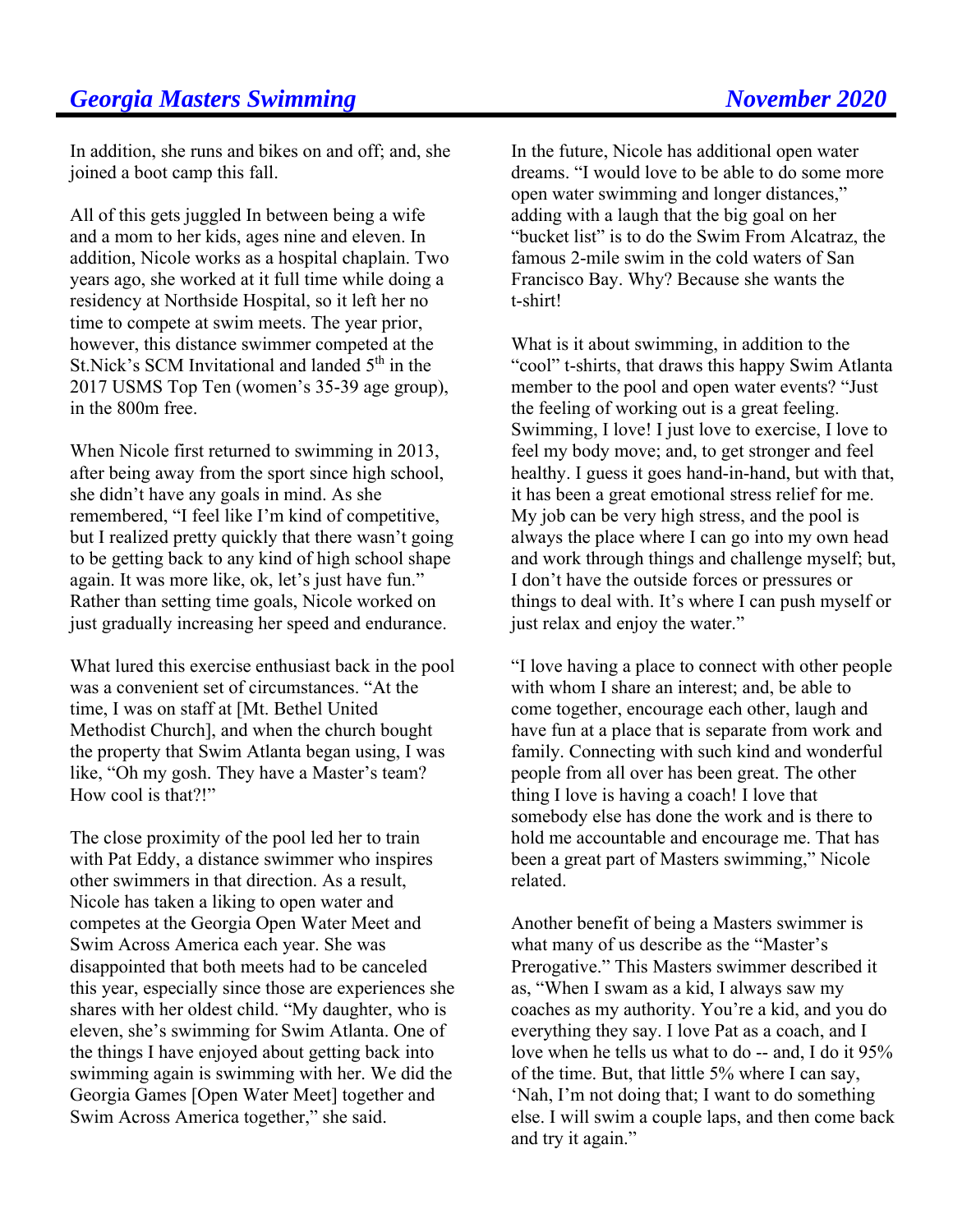## **Georgia Masters Swimming Community Community Community Community Community Community Community Community Community Community Community Community Community Community Community Community Community Community Community Commun**

In our current pandemic environment, I think most of us are just happy to be in the water. Nicole agreed, "From what I have seen in some of the swimming circles, it's almost like people are just grateful to be where they are. We're grateful that we can go to the pool at this point, because for so long, we couldn't be at the pool. Now we can be here, so we're grateful for this… People still want to move ahead and go back to competing, but it's like the longer this goes on—in some ways it feels like [the virus] is going to be around for a while."

Nicole's advice? "Be patient with ourselves, and have gratitude in the moment. Be thankful for the pool that we have to swim in, and just enjoy it. It's going to take time to get back in shape and feel great in the water again. Enjoy being with teammates if you have them. Take it one step at a time; one day at a time. Don't try to look too far ahead. Set a daily goal or weekly goal instead of too long term."

That's great advice during these difficult times!

*Readers, are you concerned about contracting COVID-19 at your pool? Please share your thoughts with me at* ekkrugman@gmail.com *.)* 

The USMS website provides valuable information about COVID-19 and swimming. Visit https://www.usms.org/fitness-and-training/articlesand-videos/articles/what-the-cdcs-latest-covid-19 guidelines-say-about-going-back-to-the-pool.

## **Swimming Humor**

215. When you're circle swimming behind someone and they flip turn and forget to move over.



when non-swimmers wonder why you still need to drink water at practice.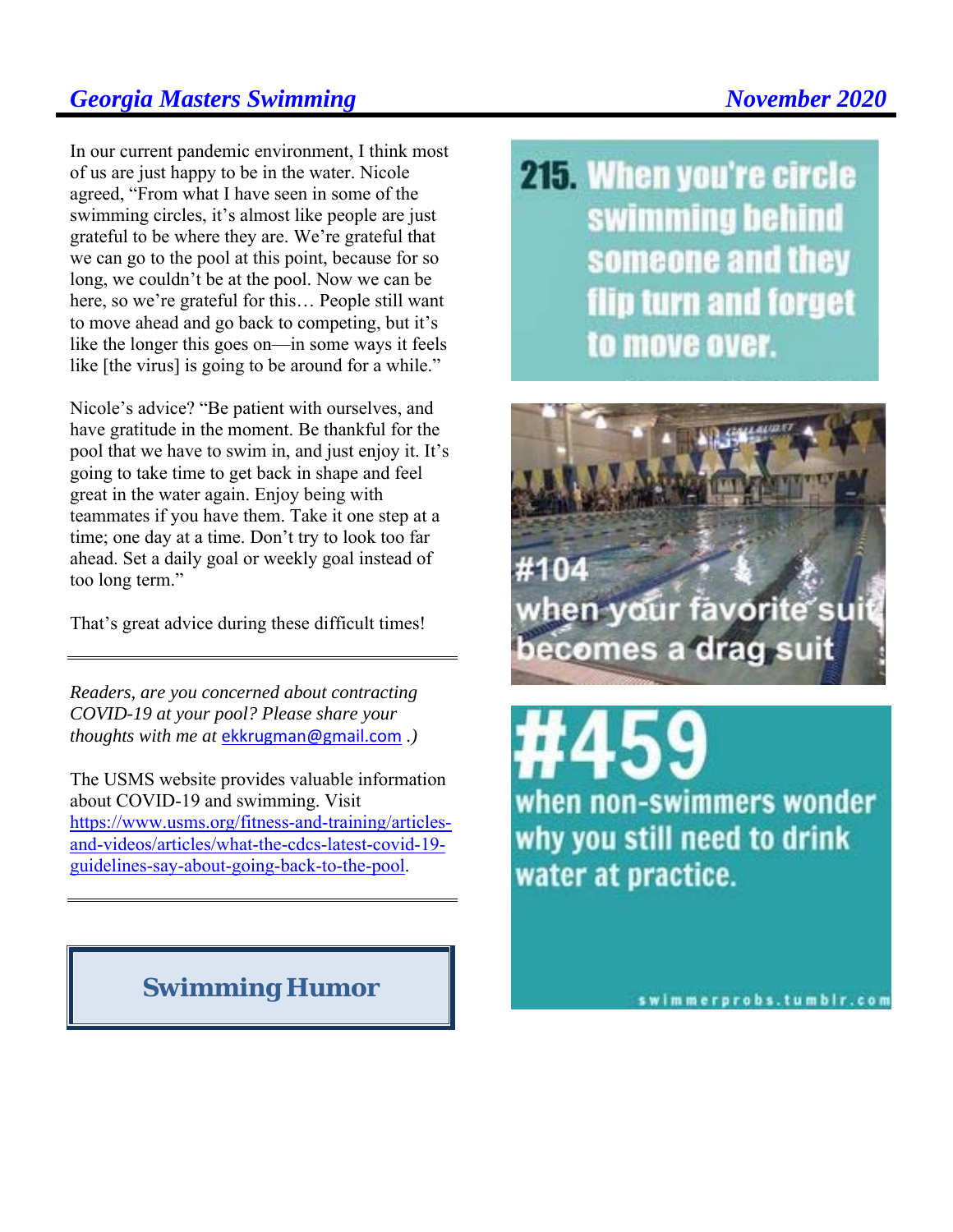# *Upcoming Events*

| November 2020        |                                            |            |                                                 |  |  |  |  |  |
|----------------------|--------------------------------------------|------------|-------------------------------------------------|--|--|--|--|--|
| $15 - 20$            | USMS Fall Fitness Challenge $-1$ mile swim | $15 - 20$  |                                                 |  |  |  |  |  |
| December 2020        |                                            |            |                                                 |  |  |  |  |  |
| $13*$                | Georgia LMSC Zoom Conference call at 7pm   | $4-6$      | Charleston, SC – SCM. Contact                   |  |  |  |  |  |
|                      | Contact Britta at brittaoleary@gmail.com   |            | $erimmoro$ ( <i>a</i> ) yahoo.com               |  |  |  |  |  |
| <b>January 2021</b>  |                                            |            |                                                 |  |  |  |  |  |
| <b>TBA</b>           | Georgia LMSC Zoom Conference call at 7pm   | $1-$       | <b>USMS Hour Swim Postal Championship</b>       |  |  |  |  |  |
|                      | Contact Britta at brittaoleary@gmail.com   | Feb 28     |                                                 |  |  |  |  |  |
| <b>February 2021</b> |                                            |            |                                                 |  |  |  |  |  |
| <b>TBA</b>           | Georgia LMSC Zoom Conference call at 7pm   | $1 - 28$   | <b>USMS Hour Swim Postal Championship</b>       |  |  |  |  |  |
|                      | Contact Britta at brittaoleary@gmail.com   |            |                                                 |  |  |  |  |  |
| $13 - 14$            | Clearwater, FL - SCY                       | $15 - 28$  | USMS Winter Fitness Challenge $-30$ minute swim |  |  |  |  |  |
| <b>March 2021</b>    |                                            |            |                                                 |  |  |  |  |  |
| <b>TBA</b>           | Georgia LMSC Zoom Conference call at 7pm   | $27 - 28*$ | St. Pat SCY (renamed for Maria Threash) @       |  |  |  |  |  |
|                      | Contact Brita at brittaoleary@gmail.com    |            | Dynamo - tentative                              |  |  |  |  |  |
|                      |                                            |            |                                                 |  |  |  |  |  |

Information on these and other Dixie Zone events can be found on the Dixie Zone website at www.dixiezone.org/Meets.htm. \*Dates in red are Georgia LMSC events.

| <b>Swim Websites</b>               |                                                      |  |  |  |  |
|------------------------------------|------------------------------------------------------|--|--|--|--|
| <b>ASL Silverking TRI-Masters</b>  | Swimasl.com                                          |  |  |  |  |
| Athens Bulldog Swim Club           | http://www.athensbulldogs.com                        |  |  |  |  |
| <b>Atlanta Rainbow Trout</b>       | https://www.atlantarainbowtrout.com                  |  |  |  |  |
| <b>Atlanta Water Jocks</b>         | http://www.atlantawaterjocks.com                     |  |  |  |  |
| Chastain Park Athletic Club        | www.ChastainParkAthleticClub.org                     |  |  |  |  |
| <b>Columbus Aquatic Club</b>       | http://www.swimhurricanes.com                        |  |  |  |  |
| <b>Concourse Athletic Club</b>     | wellbridge.com/concourse-athletic-club/sandy-springs |  |  |  |  |
| <b>Cumming Waves Swim Team</b>     | www.cummingwaves.net                                 |  |  |  |  |
| <b>Decatur Family YMCA</b>         | ddy.ymcaatlanta.org                                  |  |  |  |  |
| <b>DeKalb Aquatics Masters</b>     | http://daqswim.com                                   |  |  |  |  |
| Douglas County Stingreys           | douglascountystingrays.org                           |  |  |  |  |
| Dynamo Swim Club Masters           | http://dynamoswimclub.com                            |  |  |  |  |
| Fyns                               | http://www.fynsmasters.com                           |  |  |  |  |
| <b>Great White Shark Aquatics</b>  | www.gwsaswim.com                                     |  |  |  |  |
| John P. Thayer YMCA Masters Swim   | Columbusymca.com                                     |  |  |  |  |
| Savannah Masters                   | http://www.tlb975.wix.com/mastersswimming            |  |  |  |  |
| <b>Stingrays Masters Swimming</b>  | http://www.stingraysswimming.com                     |  |  |  |  |
| <b>Swim Gainesville</b>            | www.swimgainesville.com                              |  |  |  |  |
| <b>Swim Macon Masters</b>          | www.swimmacon.com                                    |  |  |  |  |
| <b>Tidal Wave Masters Swimming</b> | tidalwaveswimming.com                                |  |  |  |  |
| <b>Tidal Wave Masters Swimming</b> | tidalwaveswimming.com                                |  |  |  |  |
| Windy Hill Athletic Club Masters   | http://www.midtown.com/windyhill                     |  |  |  |  |
|                                    |                                                      |  |  |  |  |
| Georgia Masters Swimming           | www.georgiamasters.org                               |  |  |  |  |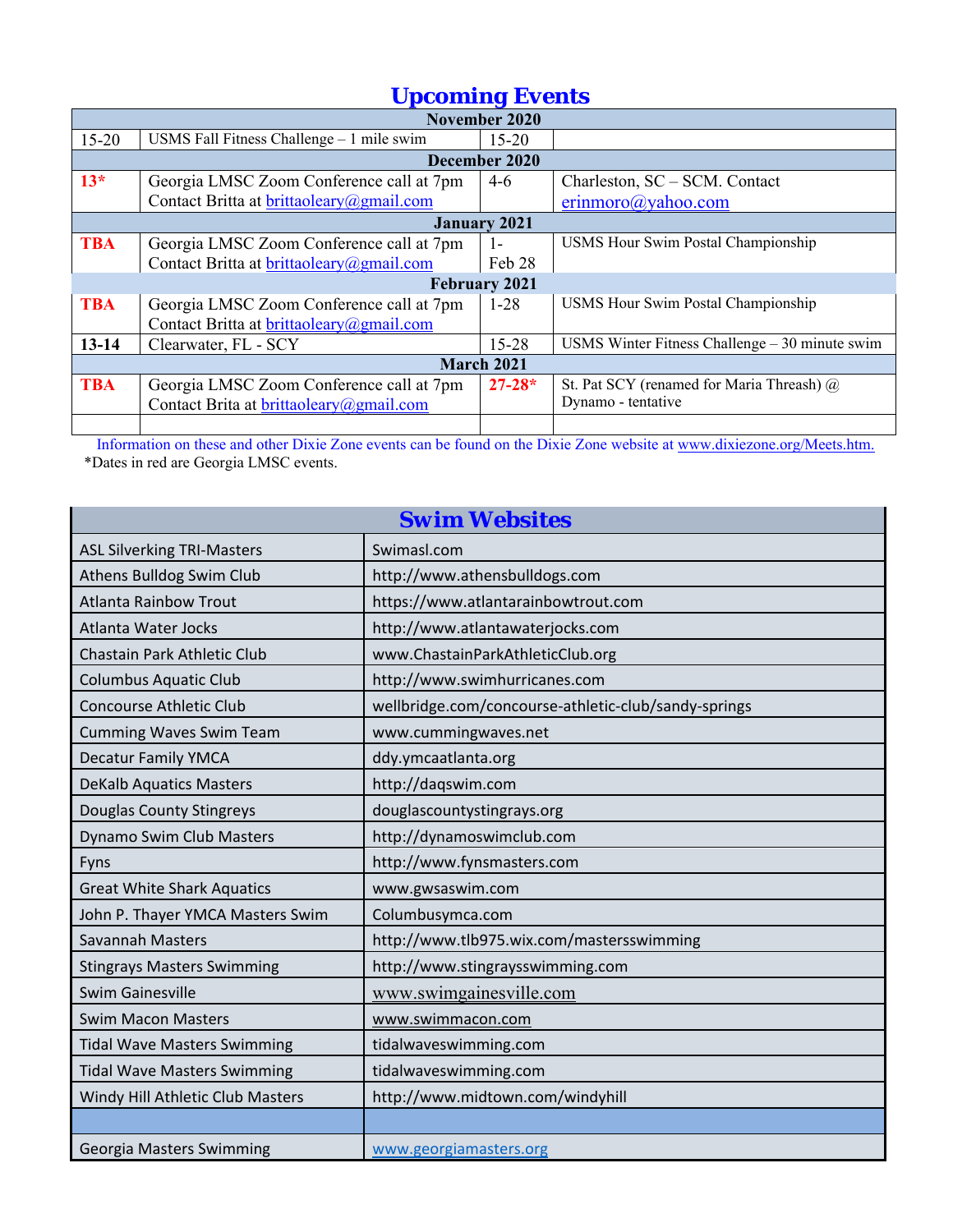# **Georgia Masters Swimming November 2020**

| <b>USMS Dixie Zone</b>                  |             | www.dixiezone.org/links.htm |                                   |  |  |  |  |  |  |
|-----------------------------------------|-------------|-----------------------------|-----------------------------------|--|--|--|--|--|--|
| <b>USMS</b>                             |             | www.USMS.org                |                                   |  |  |  |  |  |  |
| <b>GEORGIA CLUBS</b>                    |             |                             |                                   |  |  |  |  |  |  |
| <b>NAME</b>                             | <b>ABBR</b> | <b>CONTACT</b>              | <b>EMAIL</b>                      |  |  |  |  |  |  |
| <b>Atlanta Rainbow Trout</b>            | <b>ART</b>  | Shayne Lastinger            | shayne.lastinger@comcast.net      |  |  |  |  |  |  |
| Atlanta Water Jocks                     | <b>AWJ</b>  | Lorenzo Benucci             | lbenucci@gmail.com                |  |  |  |  |  |  |
| Andrew & Walter Young YMCA Masters      | AWYY        | Iilonga Thandiwe            | linz.t@mindspring.com             |  |  |  |  |  |  |
| John P. Thayer YMCA Masters Swim        | <b>BARM</b> | Scott Balkcum               | sbalkcum@ymcacolumbusga.com       |  |  |  |  |  |  |
| <b>Cumming Aquatic Center</b>           | <b>CMMS</b> | <b>Susan Alston</b>         | cac2@cityofcumming.net            |  |  |  |  |  |  |
| Concourse Athletic Club                 | <b>CONC</b> | Nancy Overheim              | noverheim@wellbridge.com          |  |  |  |  |  |  |
| Chastain Park Athletic Club             | <b>CPAC</b> | Jim King                    | jimkingusa@gmail.com              |  |  |  |  |  |  |
| <b>Cumming Waves Swim Team</b>          | <b>CWGA</b> | Teresa Coan                 | swimcummingwaves@gmail.com        |  |  |  |  |  |  |
| <b>DeKalb Aquatics Masters</b>          | <b>DAQM</b> | Melissa Wilborn             | daqswim@bellsouth.net             |  |  |  |  |  |  |
| <b>Decatur Family YMCA</b>              | <b>DFY</b>  | <b>Beth Costello</b>        | bethc@ymcaatlanta.org             |  |  |  |  |  |  |
| Eagle Watch Eagles Masters              | <b>EWE</b>  | <b>Brett Daniels</b>        | tricoachbrett2005@yahoo.com       |  |  |  |  |  |  |
| Georgia Masters                         | <b>GAJA</b> | Lisa L Watson               | lisa.watson@ung.edu               |  |  |  |  |  |  |
| <b>Global Adaptive Aquatics</b>         | <b>GAA</b>  | <b>Helmut Levy</b>          | swim@globaladaptiveaquatics.org   |  |  |  |  |  |  |
| <b>Gwinnett County Masters Club</b>     | <b>GMAC</b> | Destry Dispain              | destry.dispain@gwinnettcounty.com |  |  |  |  |  |  |
| <b>Great White Shark Aquatics</b>       | <b>GWSA</b> | Phil Donihe                 | coachphil17@yahoo.com             |  |  |  |  |  |  |
| Columbus Aquatic Club                   | <b>HURM</b> | Kathy Gramling              | cachurricanes@gmail.com           |  |  |  |  |  |  |
| Kennesaw State University Masters       | <b>KSUM</b> |                             |                                   |  |  |  |  |  |  |
| Life Time Swim Georgia                  | <b>LTMS</b> | Alicia Kockler              | ryanbell@msn.com                  |  |  |  |  |  |  |
| <b>Marietta Marlins</b>                 | <b>LINS</b> | Larry Baskin                | larry@larrybaskin.com             |  |  |  |  |  |  |
| Nautical Milers Special Needs Team      | <b>NAUT</b> | Patrick Thoreson            | patrick thoreson@yahoo.com        |  |  |  |  |  |  |
| Southern Eagle Aquatics                 | <b>SEGA</b> | <b>Beau Caldwell</b>        | swimsega@gmail.com                |  |  |  |  |  |  |
| <b>Stingrays Masters Swimming</b>       | <b>RAY</b>  | lan Goss                    | rayscoach@gmail.com               |  |  |  |  |  |  |
| <b>Spartans Aquatic Masters Club</b>    | SAMC        | Kris Kester                 | kris@kris-fit.com                 |  |  |  |  |  |  |
| Swim Gainesville                        | SG          | Joy Kelleher                | joylohr@yahoo.com                 |  |  |  |  |  |  |
| <b>Tidal Wave Masters Swimming</b>      | <b>TWMS</b> | Andrew Baer                 | swimbaer@comcast.net              |  |  |  |  |  |  |
| Wade Walker sharks                      | <b>WWYS</b> | Avel Lai Leung              | Avel-laileung@comcast.net         |  |  |  |  |  |  |
| Windy Hill Athletic Club Masters        | <b>WHA</b>  | Keith Berryhill             | keith.berryhill@windyhillclub.com |  |  |  |  |  |  |
| Northwest YMCA Grayfins                 | <b>YGF</b>  | Muriel Cochran              | murielcochran@gmail.com           |  |  |  |  |  |  |
| <b>GEORGIA SUPERTEAM (GAJA)</b>         |             |                             |                                   |  |  |  |  |  |  |
| <b>ASL Silverking TRI-Masters</b>       | <b>ASLM</b> | Kathleen Greely             | aslcoachgreely@gmail.com          |  |  |  |  |  |  |
| Athens Bulldog Swim Club                | ABSC        | <b>Craig Page</b>           | craigwpage@gmail.com              |  |  |  |  |  |  |
| Augusta Recreation and Parks Blue Tides | <b>ARP</b>  | Barbara Ingold              | arpbluetides@gmail.com            |  |  |  |  |  |  |
| Douglas County Stingreys                | <b>DCS</b>  | Jarrod Hunte                | douglascountystingrays@gmail.com  |  |  |  |  |  |  |
| Dynamo Swim Club Masters                | <b>DYNA</b> | Mike Cotter                 | mikedynamo@earthlink.net          |  |  |  |  |  |  |